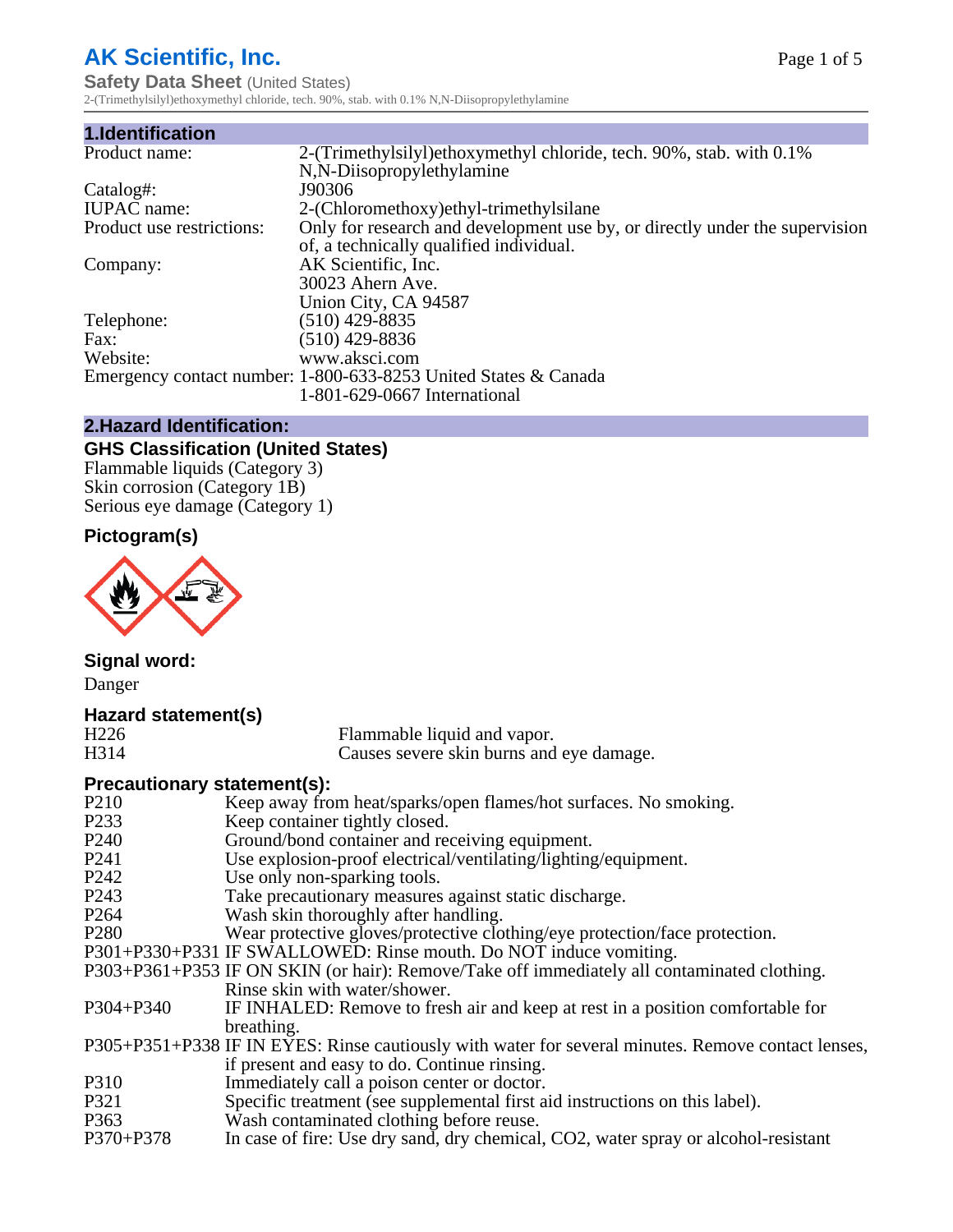|           | foam for extinction.                                               |
|-----------|--------------------------------------------------------------------|
| P403+P235 | Store in a well-ventilated place. Keep cool.                       |
| P405      | Store locked up.                                                   |
| P501      | Dispose of contents/container to an approved waste disposal plant. |

# **Hazards not otherwise classified (HNOC) or not covered by GHS:**

Lachrymator

#### **3.Composition/Information on Ingredients**

Synonyms: SEM-chloride; (2-Chloromethoxyethyl)trimethylsilane; Chloromethyl 2-trimethylsilylethyl ether

CAS#: 76513-69-4 Purity: Not available.<br>EC: 278-483-4 278-483-4

## **4. First Aid Measures**

**General Information:** Immediately remove any clothing contaminated by the product. Move out of dangerous area. Consult a physician and show this safety data sheet.

**Inhalation:** Move person to fresh air. If not breathing, give artificial respiration. If breathing is difficult, give oxygen. Obtain medical aid.

**Skin contact:** Immediately flush skin with running water for at least 15 minutes while removing contaminated clothing and shoes. Wash clothing before reuse. Obtain medical aid immediately.

**Eye contact:** Immediately flush open eyes with running water for at least 15 minutes. Obtain medical aid immediately.

**Ingestion:** Do NOT induce vomiting without medical advice. Rinse mouth with water. Never administer anything by mouth to an unconscious person. Obtain medical aid immediately.

**Most important symptoms and effects, both acute and delayed:** No further information available. Please see sections 2 and 11.

**Indication of any immediate medical attention and special treatment needed:** No further information available.

#### **5. Fire Fighting Measures**

**Suitable extinguishing media:** Use water spray, dry chemical, carbon dioxide, or chemical foam. **Specific hazards arising from the chemical:** Carbon oxides, Hydrogen chloride, Silicon oxides. **Advice for firefighters:** As in any fire, wear a NIOSH-approved or equivalent, pressure-demand, self-contained breathing apparatus and full protective gear. During a fire, irritating and highly toxic gases may be generated by thermal decomposition or combustion.

#### **6. Accidental Release Measures**

**Personal precautions, protective equipment and emergency procedures:** Wear protective equipment and keep unprotected personnel away. Ensure adequate ventilation. Remove all sources of ignition. Prevent further leak or spill if safe to do so. For personal protective equipment, please refer to section 8.

**Environmental precautions:** Do not let product enter drains, other waterways, or soil.

**Methods and materials for containment and cleaning up:** Prevent further leak or spill if safe to do so. Vacuum, sweep up, or absorb with inert material and place into a suitable disposal container. Consult local regulations for disposal. See section 13 for further disposal information.

**7. Handling and Storage**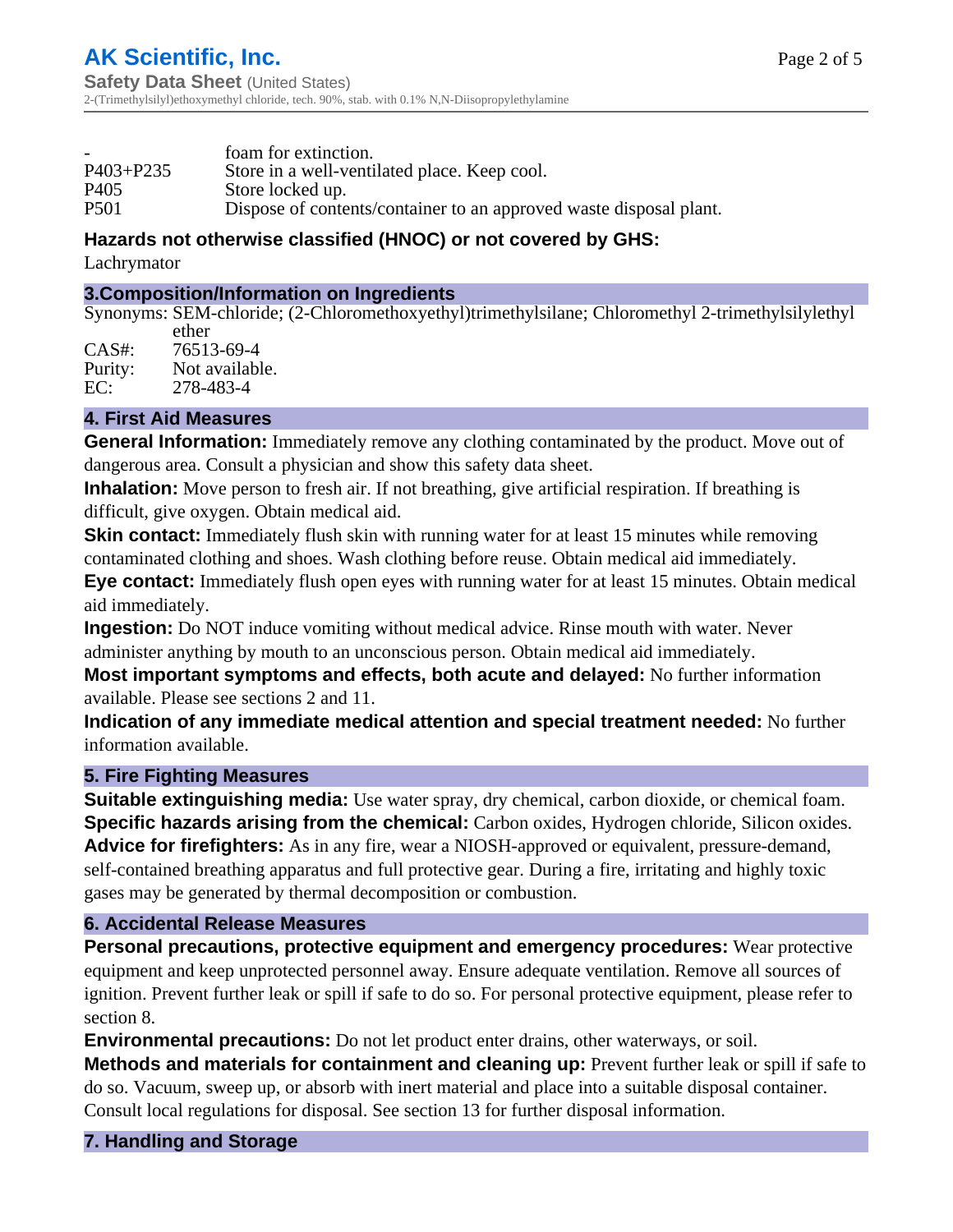**Precautions for safe handling:** Avoid contact with skin, eyes, and personal clothing. Wash hands thoroughly after handling. Avoid breathing fumes. Use only with adequate ventilation. Wear suitable protective clothing, gloves, and eye/face protection. Keep away from sources of ignition. Minimize dust generation and accumulation. Keep container tightly closed. Open and handle container with care. Do not eat, drink, or smoke while handling.

**Conditions for safe storage, including any incompatibilities:** Store in a tightly-closed container when not in use. Store in a cool, dry, well-ventilated area away from incompatible substances. Keep away from sources of ignition. ,Store long-term at 2-8°C.

#### **8. Exposure Controls/Personal Protection**

#### **Exposure limits:**

| OSHA PEL:  | Not available. |
|------------|----------------|
| NIOSH REL: | Not available. |
| ACGIH TLV: | Not available. |

**Appropriate engineering controls:** Avoid contact with skin, eyes, and clothing. Wash hands before breaks and immediately after handling the product. Facilities storing or utilizing this material should be equipped with an eyewash fountain. Use adequate general and local exhaust ventilation to keep airborne concentrations low.

#### **Personal protection**

| Eyes:        | Based on an evaluation of the eye or face hazards present, wear chemical splash-resistant<br>safety glasses or goggles with side protection. A face shield may be appropriate in some<br>workplaces. Use eyewear tested and approved under appropriate government standards |
|--------------|-----------------------------------------------------------------------------------------------------------------------------------------------------------------------------------------------------------------------------------------------------------------------------|
|              | such as OSHA 29 CFR 1910.133 or EU EN166.                                                                                                                                                                                                                                   |
| Hands:       | Wear gloves selected based on an evaluation of the possible hazards to hands and skin,                                                                                                                                                                                      |
|              | the duration of use, the physical conditions of the workplace, and the chemical resistance                                                                                                                                                                                  |
|              | and physical properties of the glove material.                                                                                                                                                                                                                              |
|              | Skin and body: Protective clothing must be selected based on the hazards present in the workplace, the                                                                                                                                                                      |
|              | physical environment, the duration of exposure, and other factors. No fabric can provide                                                                                                                                                                                    |
|              | protection against all potential hazards; therefore it is important to select the appropriate                                                                                                                                                                               |
|              | protective clothing for each specific hazard. At the minimum, wear a laboratory coat and                                                                                                                                                                                    |
|              | close-toed footwear.                                                                                                                                                                                                                                                        |
| Respiratory: | Respirators are not a substitute for accepted engineering control measures such as<br>enclosure or confinement of the operation, general and local ventilation, and substitution<br>of less toxic materials. When respiratory personal protective equipment is appropriate  |
|              | based on an assessment of respiratory hazards in the workplace, use a NIOSH- or                                                                                                                                                                                             |
|              | CEN-certified respirator.                                                                                                                                                                                                                                                   |

| 9. Physical and Chemical Properties |                       |
|-------------------------------------|-----------------------|
| <b>Physical State:</b>              | Colorless liquid      |
| Molecular Formula:                  | C6H15ClOSi            |
| Molecular Weight:                   | 166.72                |
| Odor:                               | Not available.        |
| pH:                                 | Not available.        |
| <b>Boiling Point Range:</b>         | $170-172$ °C          |
| Freezing/Melting Point:             | Not available.        |
| <b>Flash Point:</b>                 | $46^{\circ}$ C        |
| <b>Evaporation Rate:</b>            | Not available.        |
| Flammability(solid,gas):            | Please see section 2. |
| Explosive limits:                   | Not available.        |
| Vapor Pressure:                     | Not available.        |
| Vapor Density:                      | Not available.        |
| Solubility:                         | Not available.        |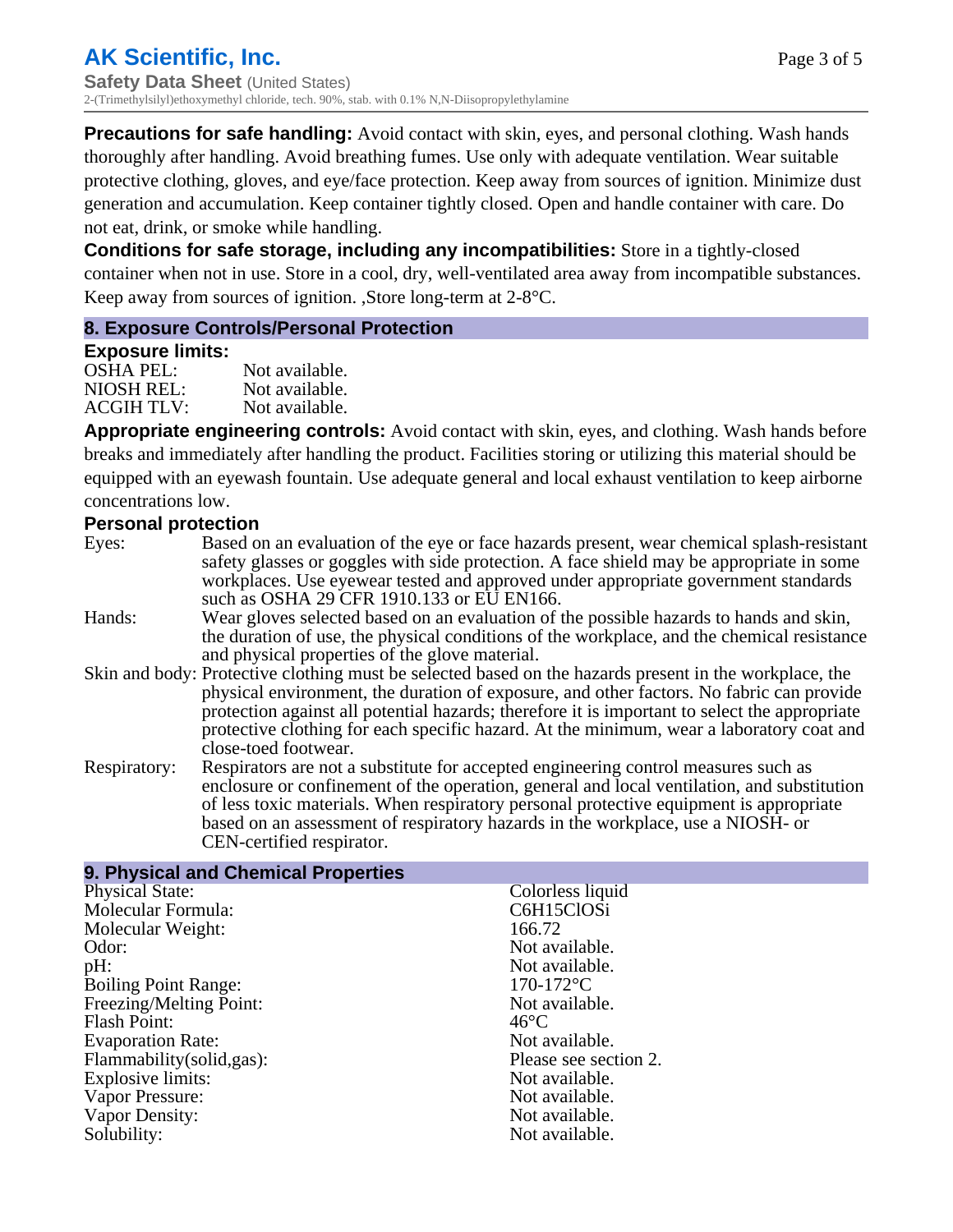Relative Density: 0.942<br>Refractive Index: 1.434-1.438 Refractive Index: Volatility: Not available. Auto-ignition Temperature: Not available. Decomposition Temperature: Not available. Partition Coefficient: Not available.

#### **10. Stability and Reactivity**

Reactivity: Not available. Possibility of hazardous reactions: Conditions to avoid:<br>
Incompatible materials:<br>
Strong oxidizing

Chemical stability: Stable under recommended temperatures and pressures. Strong oxidizing agents. Hazardous decomposition products: Carbon oxides, Hydrogen chloride, Silicon oxides.

# **11. Toxicological Information**

RTECS# Not available. Acute toxicity:<br>
Routes of exposure:<br>
Routes of exposure:<br>
Inhalation.eve Symptoms related to the physical,chemical and toxicological characteristics:

# Inhalation, eye contact, skin contact, ingestion. Skin contact may result in inflammation characterized by itching, scaling, reddening, blistering, pain or dryness. Eye contact may result in redness, pain or severe eye damage. Inhalation may cause irritation of the lungs and respiratory system. Overexposure may result in serious illness or death.

# **Carcinogenicity**

IARC: Not classified.<br>
NOTP: Not listed. Not listed. OSHA: Not listed. Acute toxic effects: Inflammation of the eye is characterized by redness, watering, and itching. Skin inflammation is characterized by itching, scaling, reddening, or, occasionally, blistering.

#### **12. Ecological Information**

Ecotoxicity: Not available. Persistence and degradability:<br>
Bioaccumulative potential:<br>
Not available.<br>
Not available. Bioaccumulative potential:<br>
Motify in soil:<br>
Motify in soil:<br>
Not available. Mobility in soil: Other adverse effects: Not available.

#### **13. Disposal Considerations**

Disposal of waste: Chemical waste generators must determine whether a discarded chemical is classified as hazardous waste. US EPA guidelines for the classification determination are listed in 40 CFR 261.3. Additionally, waste generators must consult state and local hazardous waste regulations to ensure complete and accurate classification. Observe all federal, state and local regulations when disposing of the substance.

Disposal of packaging: Do not reuse containers. Dispose of as unused product.

#### **14. Transportation Information**

#### **DOT (United States)**

UN number: UN2920 Proper shipping name: Corrosive liquids, flammable, n.o.s. (2-(Trimethylsilyl)ethoxymethyl chloride, tech. 90%, stab. with 0.1% N,N-Diisopropylethylamine)